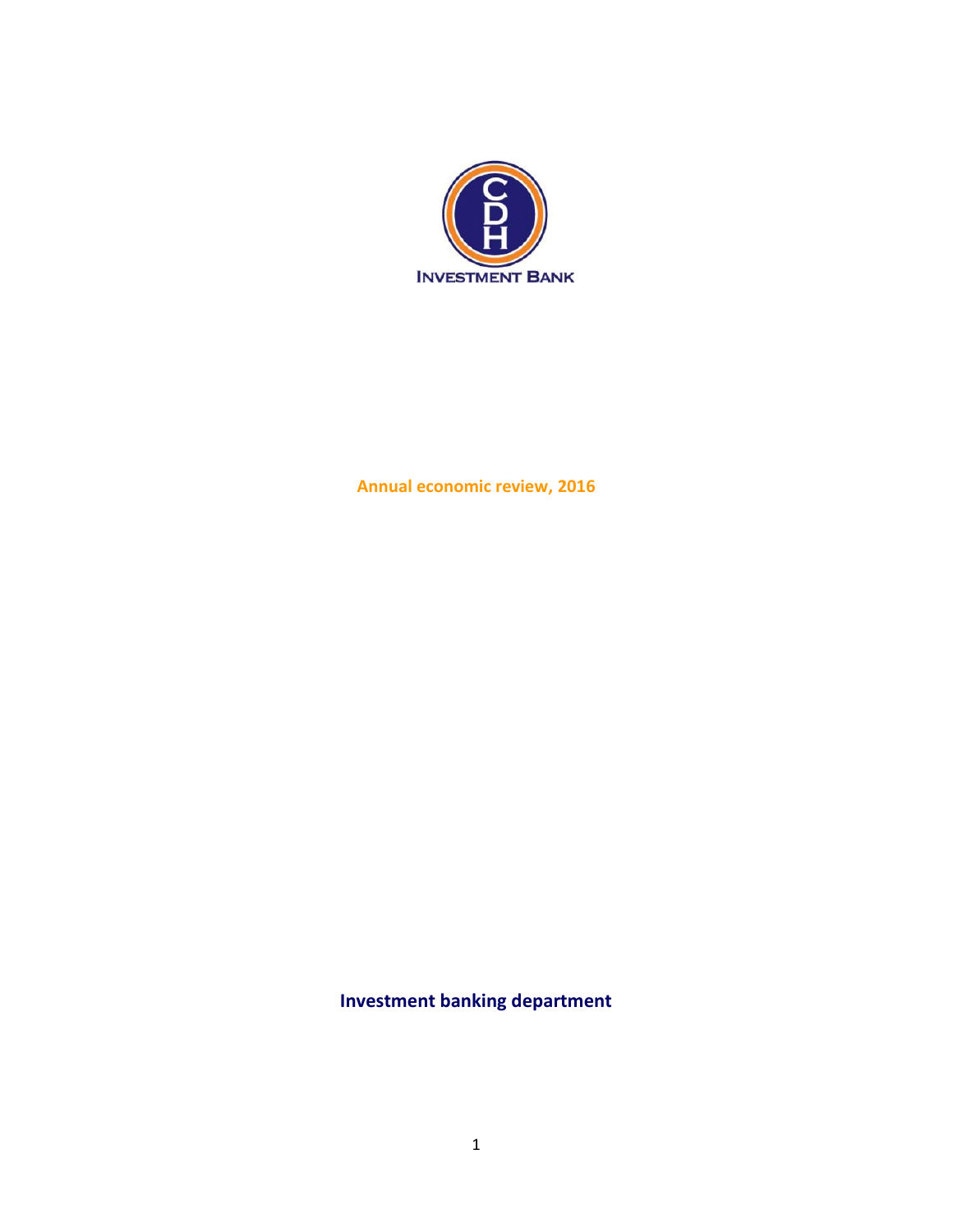## **1. Interbank market and interest rates**

- 1.1 Liquidity conditions on the interbank market were erratic but generally tight in 2016. Excess reserves averaged K7.33 billion per day compared to K10.83 billion per day in 2015. Excess reserves were lowest at negative K0.82 billion in February and were the highest in April prior to the opening of the tobacco auction season. As a result of tight liquidity conditions that prevailed during the year, the overnight interbank rate remained high, averaging 24.46% from 15.31% in 2015.
- 1.2 Overnight interbank borrowing increased to a daily average of K5.12 billion from an average of K4.26 billion in 2014. Access on the Lombard Facility of the Reserve Bank of Malawi (RBM) (also known as the discount window facility of the Central Bank) also increased to a daily average of K6.94 billion per day and totaled K1.62 trillion, compared to a daily average of K3.39 billion and a total of K799.94 billion observed in 2015.



Excess reserves and overnight interbank rate

Source: RBM

- 1.3 At the 4<sup>th</sup> Monetary Policy Committee (MPC) meeting for 2016 held from 23 and 24<sup>th</sup> November 2016, the committee resolved to reduce the Policy Rate from 27% to 24%. The decision was influenced by a positive outlook on inflation which was expected to decelerate to about 18.6% by June 2017.The MPC noted that consistent implementation of a tight monetary policy stance and the actions taken by government to reduce fiscal pressure including from the farm input subsidy programme (FISP) operations and from ADMARC's maize operations have combined to reduce inflationary expectations.
- 1.4 Following the reduction in the Policy Rate, the overnight interbank rate declined from about 28% to 25%, while the Lombard rate automatically declined to 26%. Commercial banks also revised their base lending rate and currently commercial banks' base lending rates range between 32.0% and 35.0% (2015:34.0% and 38.0%).
- 1.5 Looking ahead we expect the interbank rate to remain close to policy rate amid continued tight liquidity conditions as authorities intensify mop up operations to withdraw liquidity injected from expansionary government operations. It is a stated intention of the RBM to keep the interbank rate close to the policy rate.

# **2. Treasury Bills**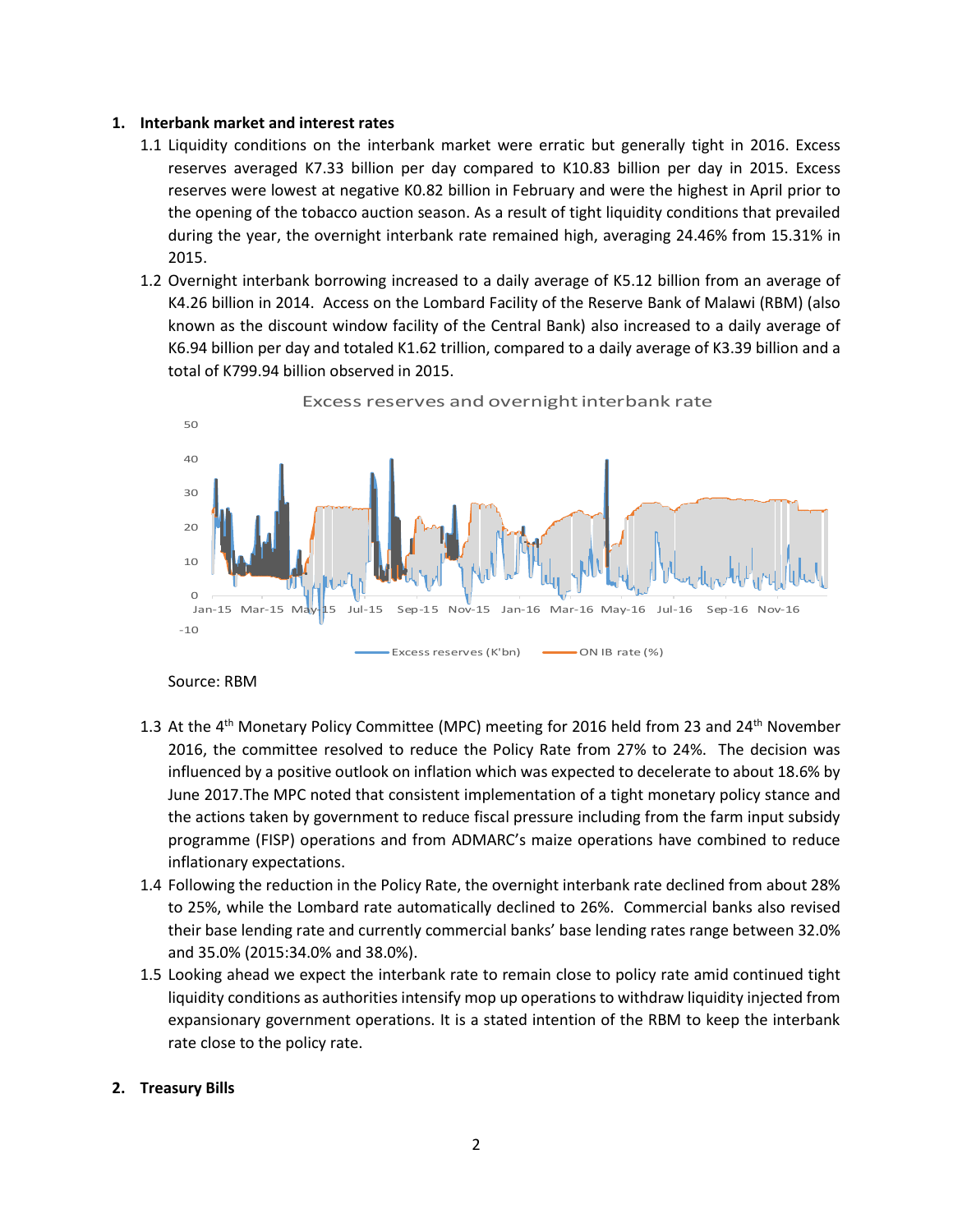2.1 During the year, authorities managed to raise K367 billion compared to K376 billion raised in 2015. Total applications stood at K429 billion, representing a 14% rejection rate (2015: 26%). Treasury bill yields were high in 2016, with the all type Treasury Bill yield averaging 27.87% from 23.96% in 2015. However, following the reduction in the Policy rate, Treasury Bill yields declined, and currently oscillate around the policy rate of 24%.



Source: RBM

2.2 Looking forward, Treasury Bill yields are expected to stabilize around the policy rate supported by government's high appetite for domestic borrowing and investors' need to earn positive returns in environment of high inflationary pressures.

# **3. Exchange rates**

3.1 The Kwacha was relatively stable in 2016. The Kwacha depreciated by 9%, 5% and 25% against the USD, EUR and ZAR respectively but appreciated by 10% against the GBP in 2016. This is an improvement from 2015 when the local currency depreciated by 41%, 34%, 27% and 5% against the USD, GBP, EUR and ZAR respectively.

|            |           |           |           | 2016    | 2015   |
|------------|-----------|-----------|-----------|---------|--------|
|            | 30-Dec-16 | 31-Dec-15 | 30-Dec-14 | change  | change |
| <b>USD</b> | 725.0093  | 664.3650  | 471.6971  | 9% U    | 41%    |
| GBP        | 890.3839  | 984.3232  | 731.9324  | $-10\%$ | 34%    |
| EUR        | 763.5798  | 726.3503  | 573.2063  | 5%      | 27%    |
| ZAR        | 53.2829   | 42.6975   | 40.5848   | 25%     | 5%     |
|            |           |           |           |         |        |

Source: RBM

- 3.2 The stability of the Kwacha in 2016 has been attributed to the monetary authority's consistent implementation of a tight monetary policy stance and actions taken by government to reduce fiscal pressures. Additionally, the country's official foreign exchange reserves remained at about 3 months of imports.
- 3.3 Looking ahead, we expect the Kwacha to slightly depreciate in the medium term. In the long term, the Kwacha is expected to depreciate further do to trade imbalances, current account deficits and increasing imports.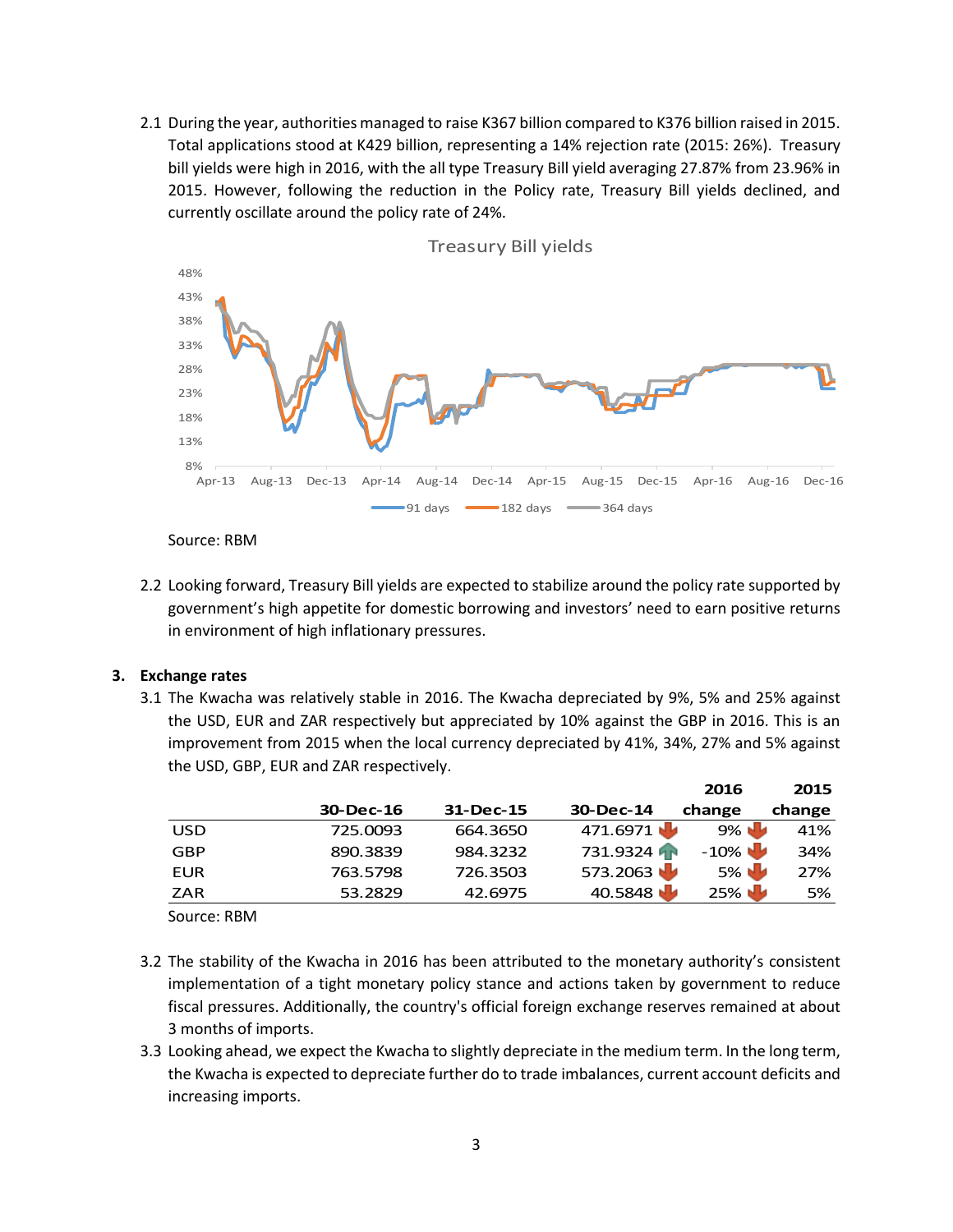

Source: RBM

3.4 Gross official reserves were observed at USD606.93mn (2.90 months of imports) on  $30<sup>th</sup>$ December 2016, 8.9% lower than USD666.07 mn (3.19 months of imports) observed at the end of 2015. Private reserves were observed at USD336.61mn (1.61 months of imports) from USD334.42 mn (1.62 months of imports).



Source: RBM

- **4. Inflation** 
	- 4.1 Headline inflation for 2016 decreased to 21.7% from 21.9% in 2015, kept up by rising prices of food items following poor performance of the agricultural sector in the 2014/2015 and 2015/2016 growing seasons. Food inflation for 2016 stood at 26.6% from 23.9% in 2015 while non-food inflation decreased to 17.1% from 20.0% in 2015. Headline inflation for December 2016 stood at 20.1% from 24.9% in December 2015.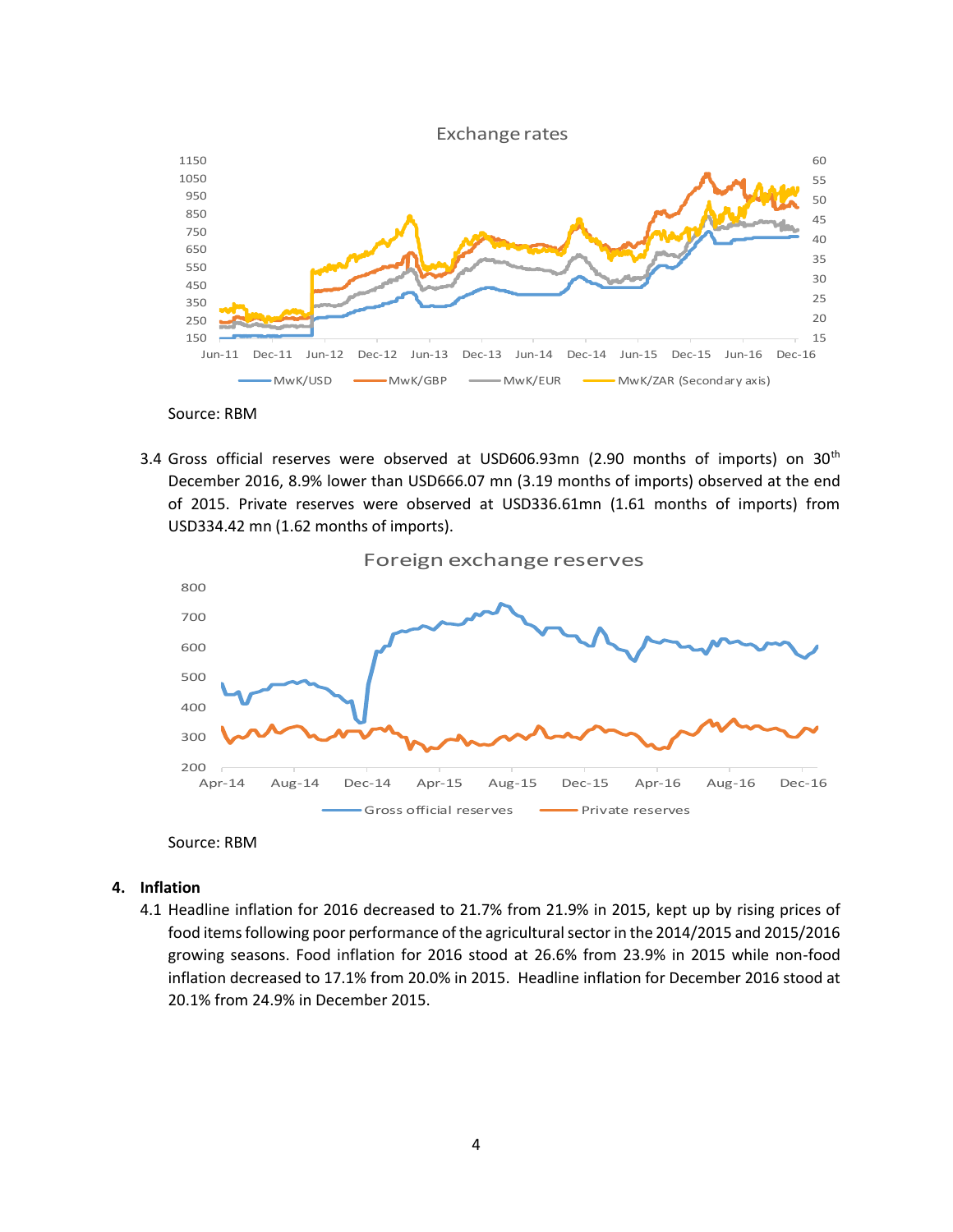



Source: NSO

4.2 Looking ahead, inflationary pressures are expected to decelerate in 2017 contingent upon expected better food yield. Preliminary crop estimates indicate a better yield in 2017. Coupled by the availability of maize in ADMARC markets from the last harvest, food inflation is expected to significantly decline. Risks on inflation outlook however remain on non-food inflation which could potentially increase due to exchange rate depreciation as well as potential increases in oil prices.

### **5. Stock market**

5.1 The local bourse has generally been bearish in 2016, with the Malawi All-Share Index (MASI) losing 8.5% year to date, driven by price losses in 6 counters which were enough to more than offset price gains registered in the other counters. Of particular interest are the two companies operating hotel businesses namely Blantyre Hotels Limited (BHL) and SUNBIRD who registered impressive HPR's of 109% and 154% respectively. On the other hand, all financial services companies with the exception of FMB suffered significant losses. ILLOVO also registered significant losses over a prolonged period of time while TNM and PCL were fairly stable.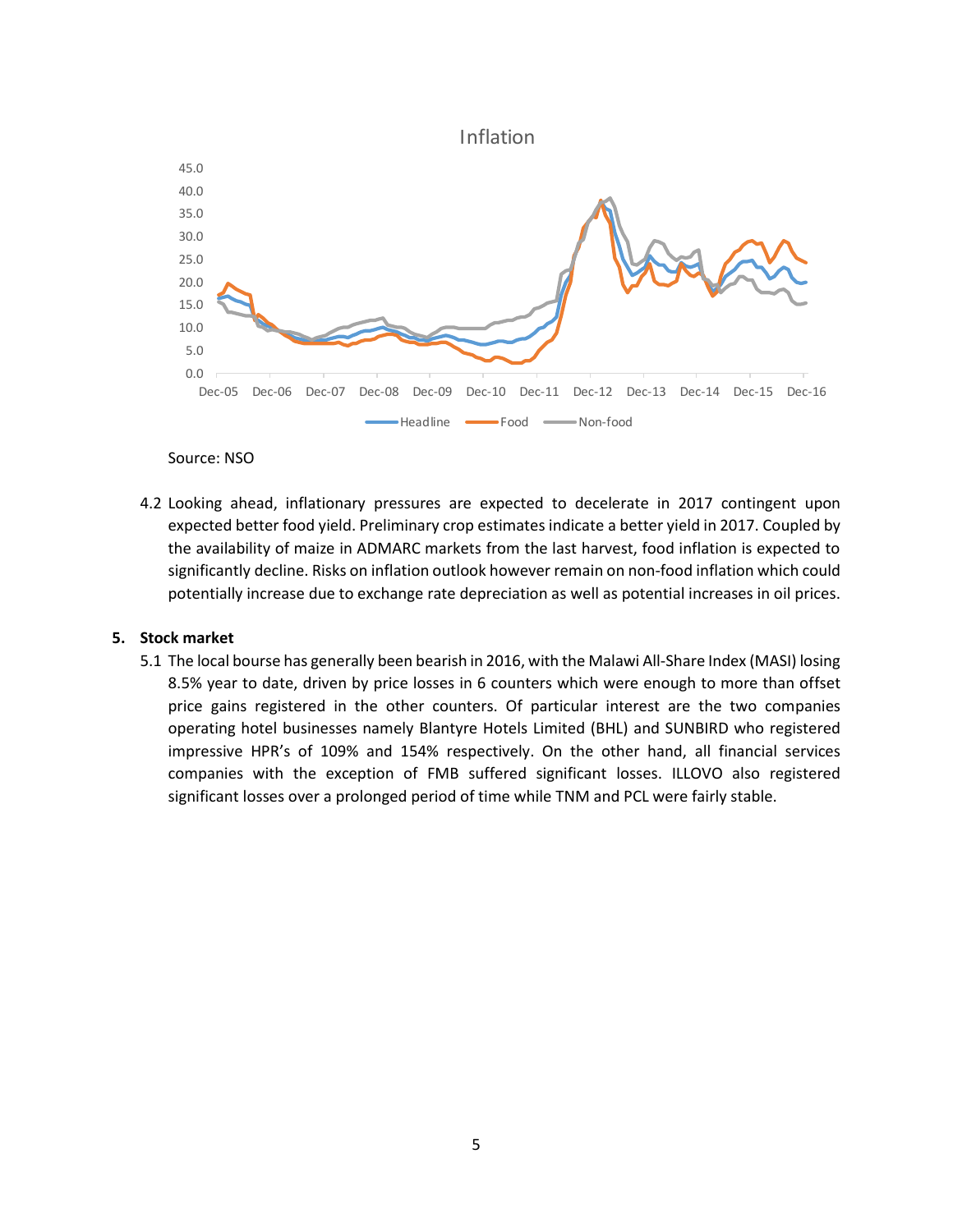|                 | 30-Dec-16      | 31-Dec-15         | Capital gain |
|-----------------|----------------|-------------------|--------------|
| <b>MASI</b>     | 13,320.51      | 14,562.53         | $-8.5%$      |
| <b>DSI</b>      | 10,456.92      | 11,462.87         | $-8.8%$      |
| <b>FSI</b>      | 2,026.07       | 1,762.13          | 15.0%        |
|                 | <b>Gainers</b> |                   |              |
| <b>SUNBIRD</b>  | 58.50          | 23.00             | 154.3%       |
| <b>BHL</b>      | 20.10          | $9.60$ AP         | 109.4%       |
| <b>FMB</b>      | 17.00          | 14.00 FR          | 21.4%        |
| <b>OLM</b>      | 1,612.00       | 1,402.00          | 15.0%        |
| <b>STANDARD</b> | 500.00         | 440.00 PM         | 13.6%        |
| <b>PCL</b>      | 540.00         | 535.00            | 0.9%         |
| <b>TNM</b>      | 6.05           | $6.00$ AP         | 0.8%         |
|                 | <b>Losers</b>  |                   |              |
| <b>NBS</b>      | 6.00           | 23.00             | -73.9%       |
| <b>NICO</b>     | 17.00          | $28.00 \biguplus$ | $-39.3%$     |
| <b>NITL</b>     | 34.00          | 55.00 $\bigcup$   | $-38.2%$     |
| <b>ILLOVO</b>   | 160.00         | 230.00            | $-30.4%$     |
| <b>NBM</b>      | 237.12         | 258.00            | $-8.1%$      |
| <b>MPICO</b>    | 7.83           | 8.20 $\bigcup$    | $-4.5%$      |
| Source: MSE     |                |                   |              |

5.2 Several listed companies released trading statements for the year 2016. The following table presents a summary of their expected results.

| <b>BHL</b>    | Blantyre Hotels Limited advised that the profit after income tax for the year ending<br>30 September 2016 is likely to be 20% higher than the previous financial year.                                                                            |
|---------------|---------------------------------------------------------------------------------------------------------------------------------------------------------------------------------------------------------------------------------------------------|
| <b>FMB</b>    | First Merchant Bank Limited advised that its forecast profit attributable to<br>shareholders for the financial year ending 31 December 2016 is expected to be at<br>least 40% higher than achieved for the financial year ended 31 December 2015. |
| <b>ILLOVO</b> | The company advised that profit after tax for the year ended 30 March 2017 is<br>expected to be at least 60% higher than the prior period.                                                                                                        |
| <b>MPICO</b>  | MPICO informed all shareholders and the general public that Group's profit for the<br>year ended 31 December, 2016 is expected to increase by over 100% above the<br>previous corresponding period.                                               |
| <b>NBM</b>    | National Bank of Malawi advised shareholders that profit after tax for the year<br>ending 31 December 2016 is expected to be at least 25% higher than the previous<br>financial year.                                                             |
| <b>NBS</b>    | NBS Bank Limited advised that its forecast loss attributable to shareholders for the<br>financial year ending 31 December 2016 is expected to be at least 20% higher than<br>that for the financial year ended 31 December 2015.                  |
| <b>NICO</b>   | NICO Holdings advised that profit after tax for the year ending 31 December 2016<br>is expected to be lower than the previous corresponding period by more than 20%.                                                                              |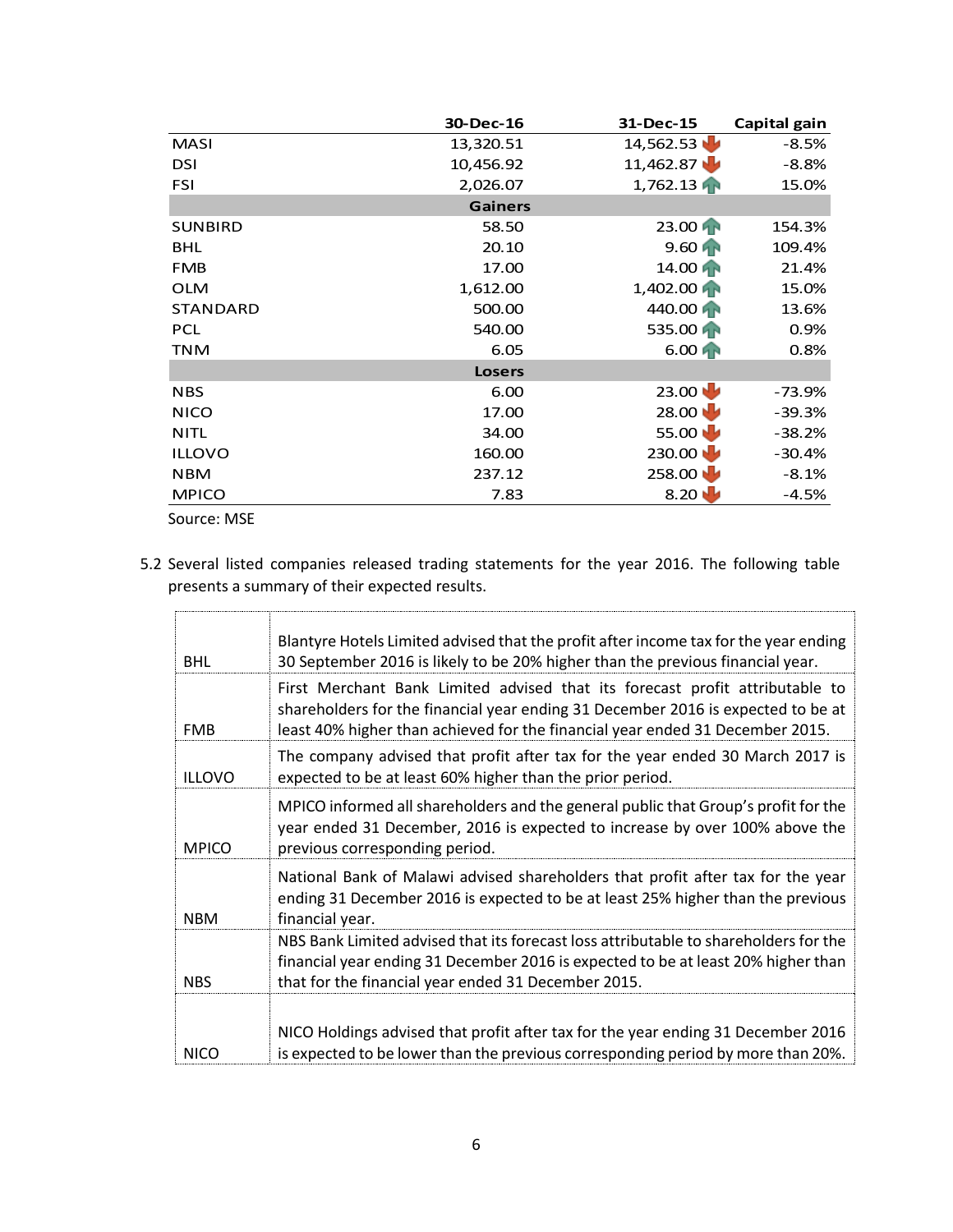| <b>NITL</b>    | NITL advised that the financial performance for the 12 months ending 31<br>December 2016 is expected to be more than 200% lower than the previous 15<br>months period ended 31 December 2015 |
|----------------|----------------------------------------------------------------------------------------------------------------------------------------------------------------------------------------------|
| <b>PCL</b>     | Press Corporation Limited advised that profit after tax for the year ending 31<br>December 2016 is expected to be at least 20% higher than the previous<br>corresponding period.             |
| STANDARD       | Standard Bank Limited advised that the forecast profit after tax for the financial<br>year ending 31 December 2016 will likely be 30% above the previous<br>corresponding period.            |
| <b>SUNBIRD</b> | Sunbird Tourism Limited announced that its profit after tax for the period ending<br>31 December 2016 is expected to exceed the previous corresponding period by<br>more than 25%.           |
| TNM            | Telekom Networks Malawi Limited advised that profit after tax for the period<br>ending 31 December 2016 is expected to be at least 20% higher than the previous<br>corresponding period.     |

Source: MSE

## **6. Economic growth**

6.1 Real GDP growth for 2016 is estimated at 2.60% by the World Bank and 2.90% by the Government of Malawi. The low growth is due to the low agricultural output during the 2015/16 season because of El Nino weather conditions.

### **Real Economic Growth Projections to 2018**

|                   | 2015  | 2016  | 2017  | 2018  |
|-------------------|-------|-------|-------|-------|
| EIU               | 2.90% | 2.50% | 3.80% | 4.70% |
| IMF               | 2.95% | 2.95% | 4.00% | 5.50% |
| World Bank        | 2.80% | 2.60% | 4.10% | 5.40% |
| Malawi Government | 3.30% | 2.90% | 5.60% |       |

- 6.2 Risks to economic growth in 2017 are the high inflation rates, high lending interest rates and insufficient power supply which slow down economic growth as they reduce private sector activity. Lower global commodity prices and uncompetitive and falling exports also add to the risks. High government debt levels may also keep interest rates high and crowd out private sector funding for growth.
- 6.3 Economic growth is forecast to average 4.75% in the period 2017-2018. This will be possible if the economy recovers as a result of Government exercising tight control over public expenditure, implementation of tight monetary policy stance and reforms in fiscal management.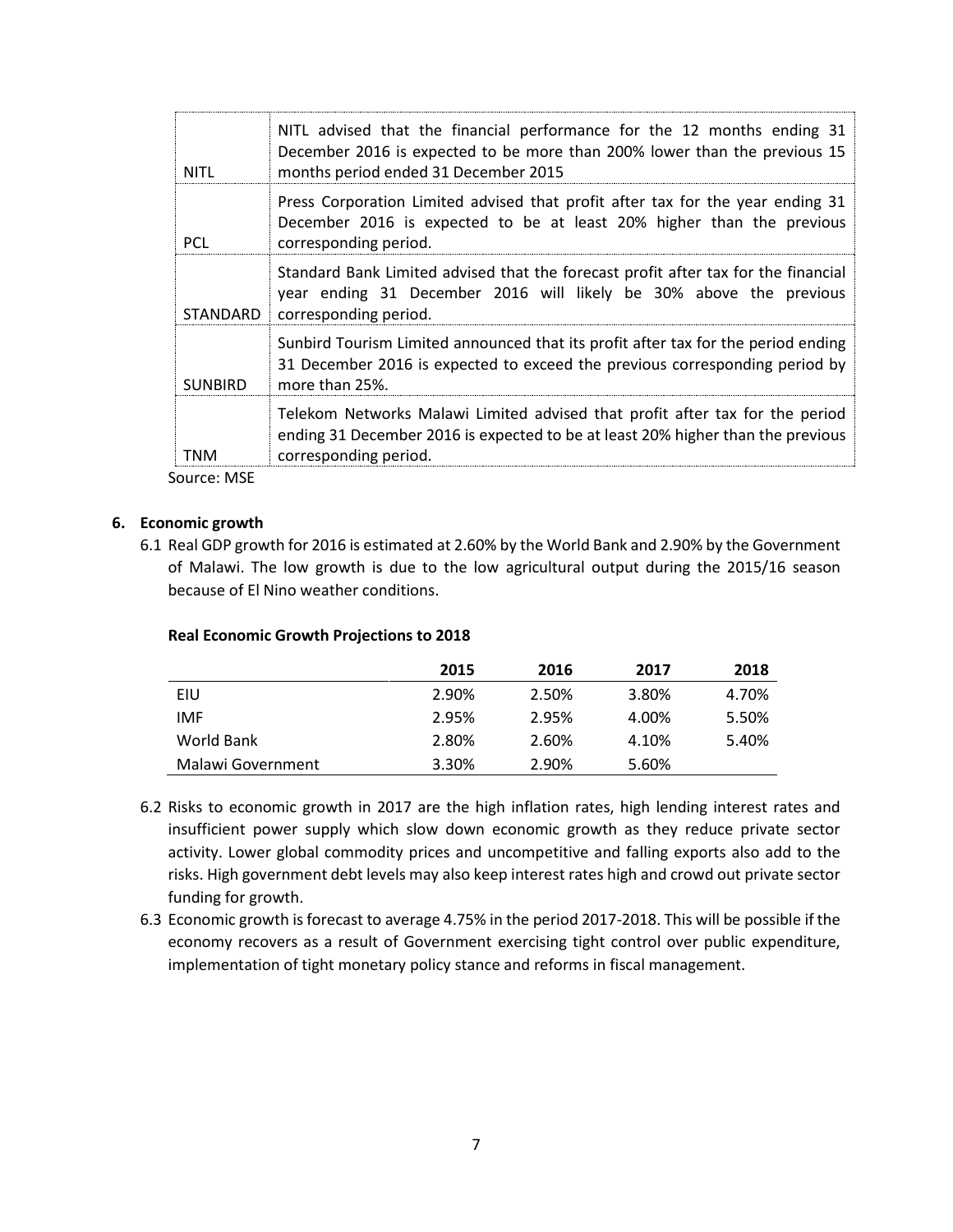Real GDP growth rate



# **7. Commodities**

## 7.1 **Tobacco**

7.1.1 The 2016 tobacco market underperformed in terms of turnover by about 17% in when compared to 2015, despite registering slightly higher volumes of tobacco sold. The tobacco market was extended to 38 weeks in an effort to clear volumes of unsold tobacco left by the  $24<sup>th</sup>$  week, which is the convectional closing week. The tobacco market registered turnover of USD276.39 million (2015: USD331.92 million) from 195,124,994 kilograms of tobacco sold (2015: 184,521,055kg) at an average price of USD1.42 (2015: USD1.76).

|                                          |             |             |                         | 2016/2015 |
|------------------------------------------|-------------|-------------|-------------------------|-----------|
|                                          | 2016        | 2015        | 2014                    | change    |
| Volume (kg)                              | 195,124,994 | 184,521,055 | 188,897,790             | 5.7%      |
| Turnover (USD)                           | 276,389,957 |             | 331,924,169 359,276,180 | $-16.7\%$ |
| Average price (US cents/kg)              | 141.65      | 176.36      | 188.49                  | $-19.7\%$ |
| Source: Tobacco Control Commission (TCC) |             |             |                         |           |

- 7.1.2 The 2016 tobacco market was marred by poor prices and high rejection rates. This forced the authorities to extend the auction indefinitely while also abolishing the minimum price in an attempt to ensure that the tobacco sells.
- 7.1.3 The underperformance of tobacco has significant effects on the economy since tobacco accounts for a significant portion of Malawi's export proceeds (about 50%).
- 7.1.4 We present below charts showing week on week movement of tobacco volumes, prices and revenues to week 38 for the year 2016, and to week 24 for 2014 and 2015.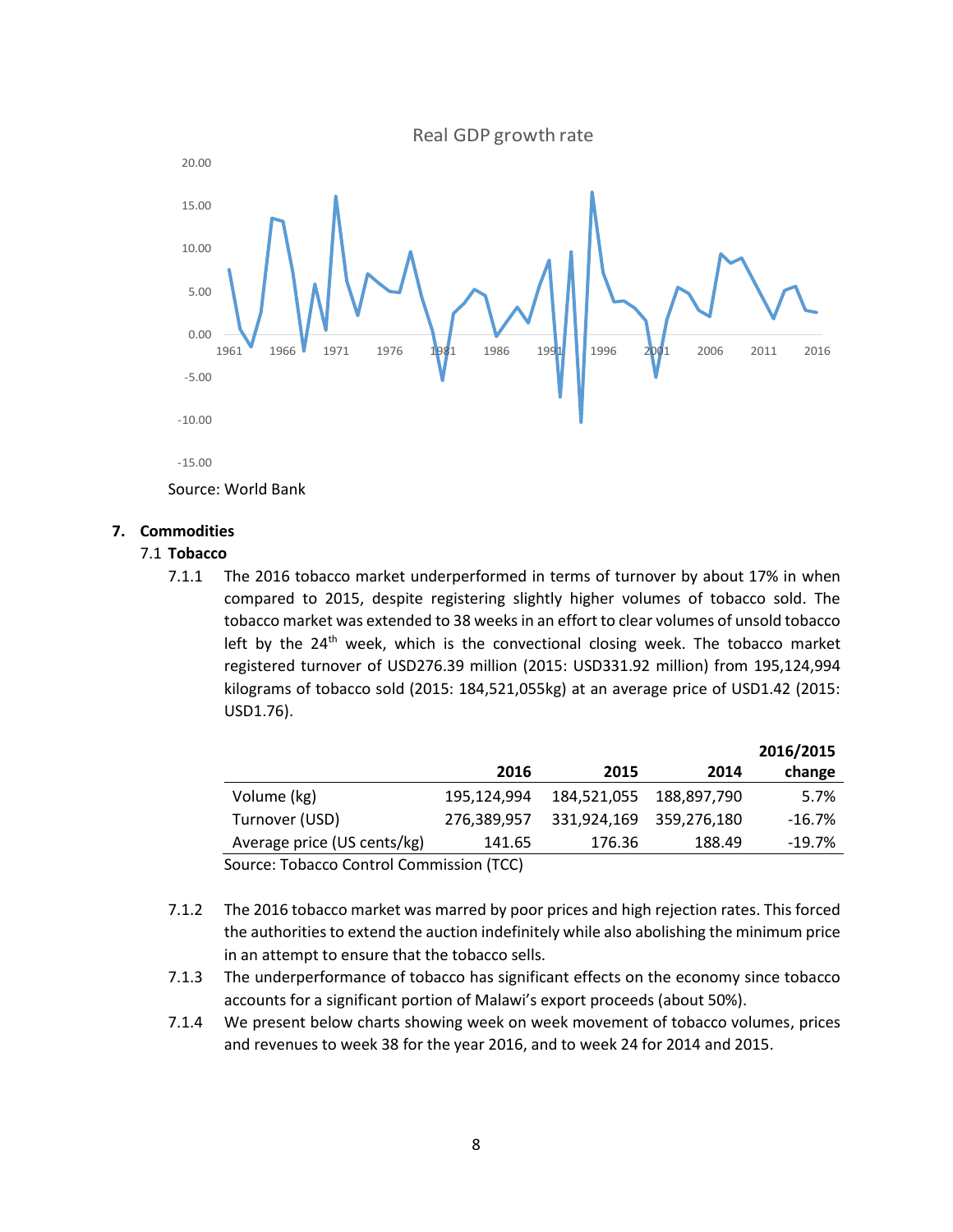

Source: TCC